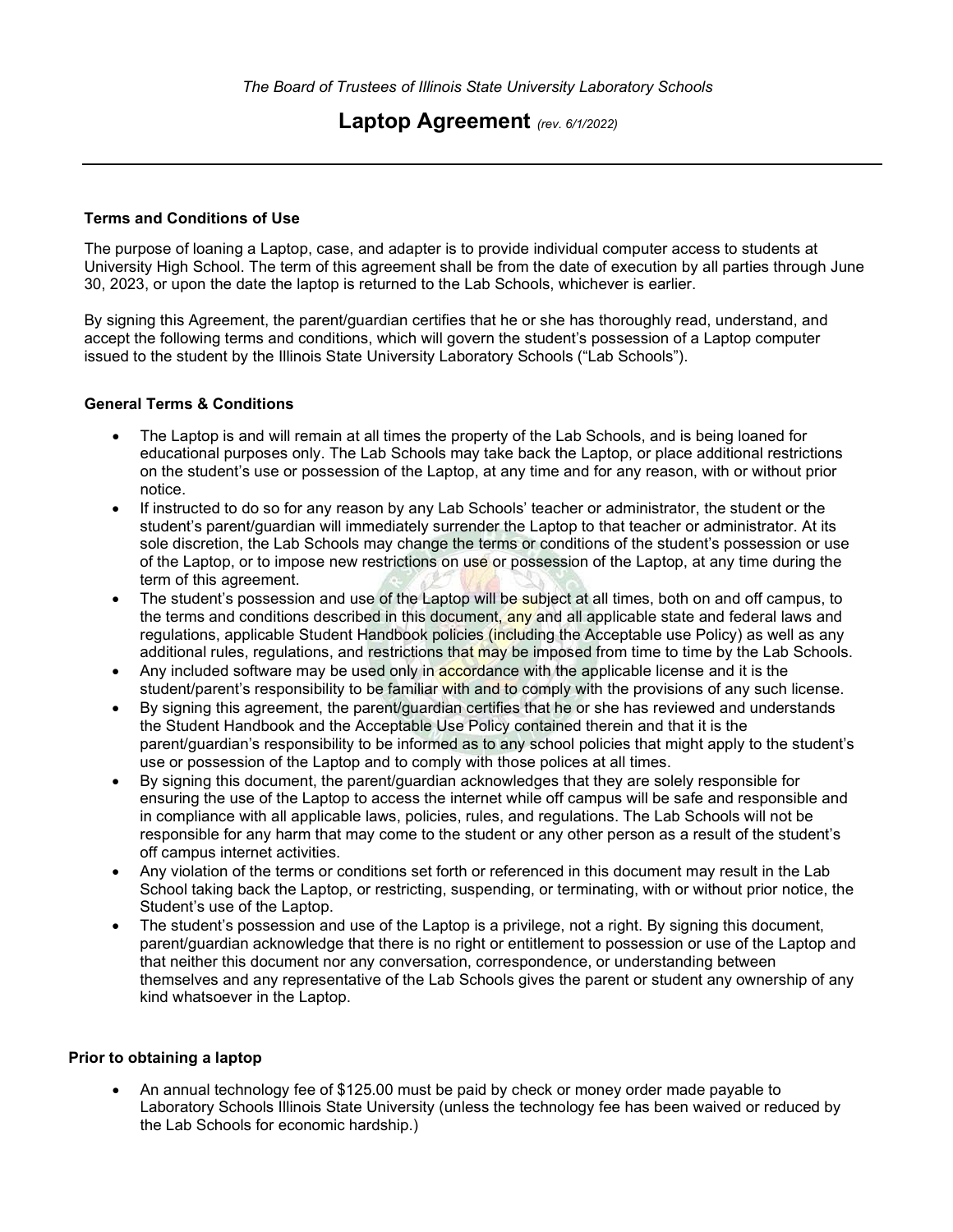# Return of Laptop and other equipment

- At the end of each school year, freshman, sophomores and juniors will be notified if/when laptops need to be turned in for refreshing; this is not necessarily done every year. The specific date, and procedures for when and where to turn the units in will be communicated on the school website.
- For seniors, the laptops, adapters, cases and other equipment must be turned in by the specified return date, which is typically during the last week of classes for seniors. The specific date, and procedures for when and where to turn the units in will be communicated on the school website.
- If, for any reason, a student needs use of the laptop beyond the check-in date, they must request an extension from the technology director.
- When the laptop, adapter and case are returned, they will be checked for damages, and fees assessed (if necessary) based on the schedule listed in the "Fees" section in this document.
- Failure to turn in any equipment by the specified due date will result in late fees, as described in the "Fees" section in this document.
- Students MUST turn in the laptop and adapter that they received at the start of the year. Items will be treated as "missing" if they are not the ones issued. If a student's missing equipment is turned in by another student prior to the due date, the item fee charged will be reduced to a \$5 "reunite" fee.
- Alternative items purchased to replace lost or stolen equipment (such as a replacement power adapter) will not be accepted, and students will be charged for the missing equipment.

# Acceptable Use Policy

 Use of the laptop is governed by policies listed under "Technology Acceptable Use Policy Agreement" in the student handbook. This includes information about laptop monitoring.

## Security, Loss or Theft

- The student and parent/guardian are responsible for ensuring that all issued equipment is kept safe and secure at all times during the term of this agreement.
- Under no circumstances will the student leave equipment in the care or custody of any person other than the student's parent or guardian or a Lab School teacher or administrator.
- If any equipment is lost or stolen while at school, the student and/or parent/guardian shall immediately report the problem to the Main Office. If the parent or student believes the equipment has been stolen, Lab School officials will then report the theft to the Illinois State University Police Department.
- If any equipment is lost or stolen while off school grounds, the student and the student's parent/guardian shall immediately file a report with local law enforcement officials and request a copy of the written incident report filed by the investigating officer. As soon as possible after reporting the Laptop stolen, the student will provide a copy of the police report to the Main Office, along with details about the incident and the name and telephone number of the investigating officer.
- Any theft, conspiracy to steal, or unauthorized sale of or conspiracy to sell a Lab Schools-owned Laptop may be prosecuted to the fullest extent of the law.
- The student and the student's parent/guardian are liable for the full replacement costs of any lost or stolen equipment, regardless of the nature of the loss.

#### Damage

- The school will provide service for any hardware or software problem, including units that are damaged or vandalized. Depending on the situation and warranty coverage, costs for service may be charged to the manufacturer, the school, or the student and/or parent.
- Costs of service to repair accidental damage, intentional misuse, or other items not covered by the manufacturer or the school as explained above shall be assessed to the student / parent. Service costs will be charged as the actual cost of parts plus handling. Labor costs will be covered by the school.